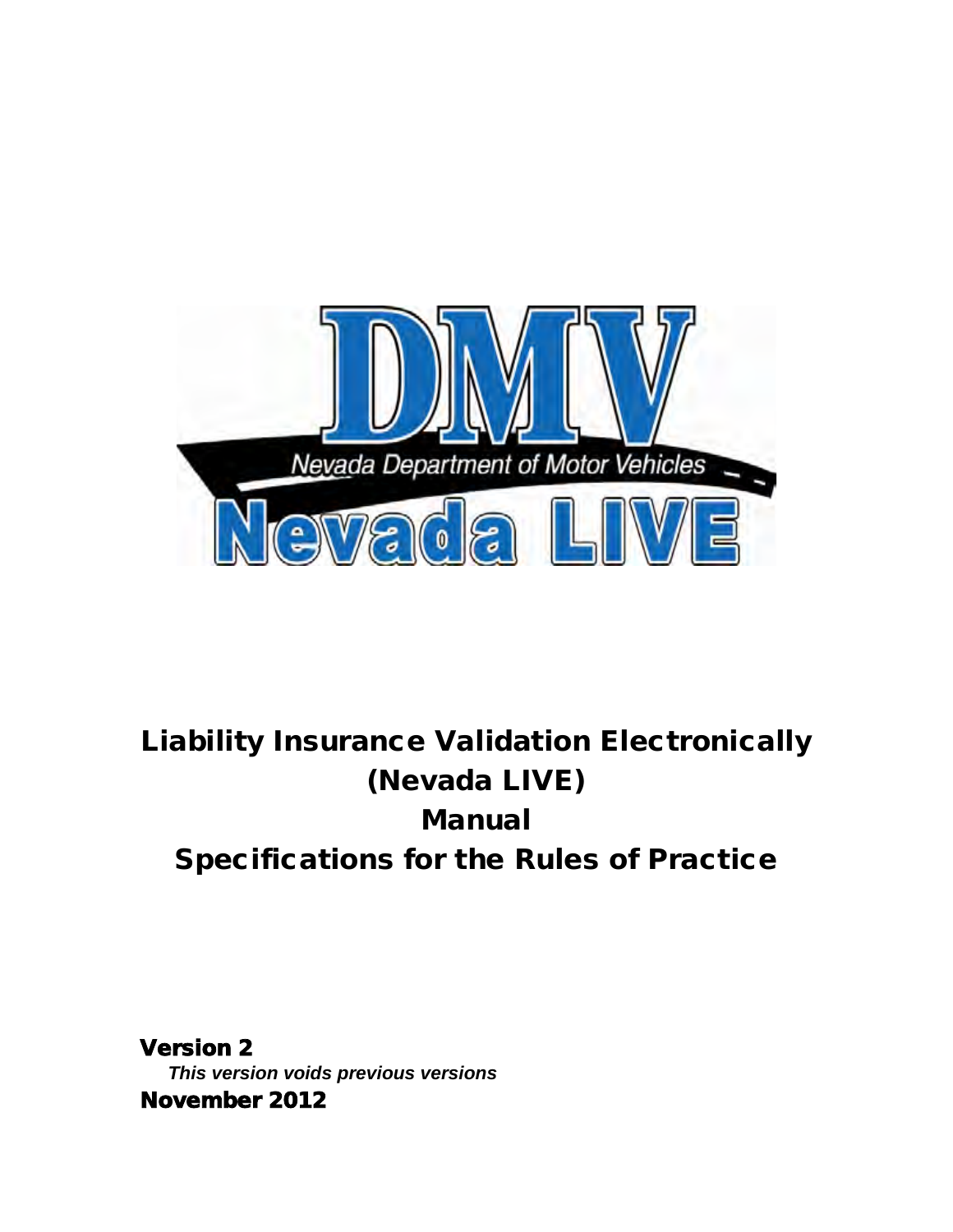## **TABLE OF CONTENTS**

| 1.             |         | <b>DEFINITIONS.</b>                                                   |  |
|----------------|---------|-----------------------------------------------------------------------|--|
| 2.             |         | NEVADA'S LIABILITY INSURANCE VALIDATION ELECTRONICALLY (LIVE)  4      |  |
|                | 2.01    | Nevada LIVE - Nevada Liability Insurance Validation Electronically  4 |  |
|                | 2.02    |                                                                       |  |
|                | 2.03    |                                                                       |  |
|                | 2.04    |                                                                       |  |
|                |         |                                                                       |  |
|                | 3.01    |                                                                       |  |
|                | 3.02    |                                                                       |  |
|                | 3.02.01 |                                                                       |  |
|                | 3.02.02 |                                                                       |  |
|                | 3.02.03 |                                                                       |  |
|                | 3.03    |                                                                       |  |
|                | 3.04    |                                                                       |  |
|                | 3.04.01 |                                                                       |  |
|                | 3.04.02 |                                                                       |  |
|                | 3.04.03 |                                                                       |  |
|                | 3.05    |                                                                       |  |
|                | 3.05.01 |                                                                       |  |
|                |         |                                                                       |  |
|                |         |                                                                       |  |
| $\mathbf{4}$ . |         |                                                                       |  |
|                | 4.01    |                                                                       |  |
|                |         |                                                                       |  |
|                | 5.01    |                                                                       |  |
|                | 5.02    |                                                                       |  |
| 6.             |         |                                                                       |  |
| 7 <sub>1</sub> |         | <b>REQUIRED FORMS</b>                                                 |  |
|                | 7.01    |                                                                       |  |
|                | 7.02    | "DMZ Server Account Setup Form NV LIVE" (SSH) form (NVL018) 17        |  |
|                | 7.03    |                                                                       |  |
|                | 7.04    |                                                                       |  |
|                |         |                                                                       |  |
|                | 8.01    |                                                                       |  |
|                | 8.02    |                                                                       |  |
|                | 8.03    |                                                                       |  |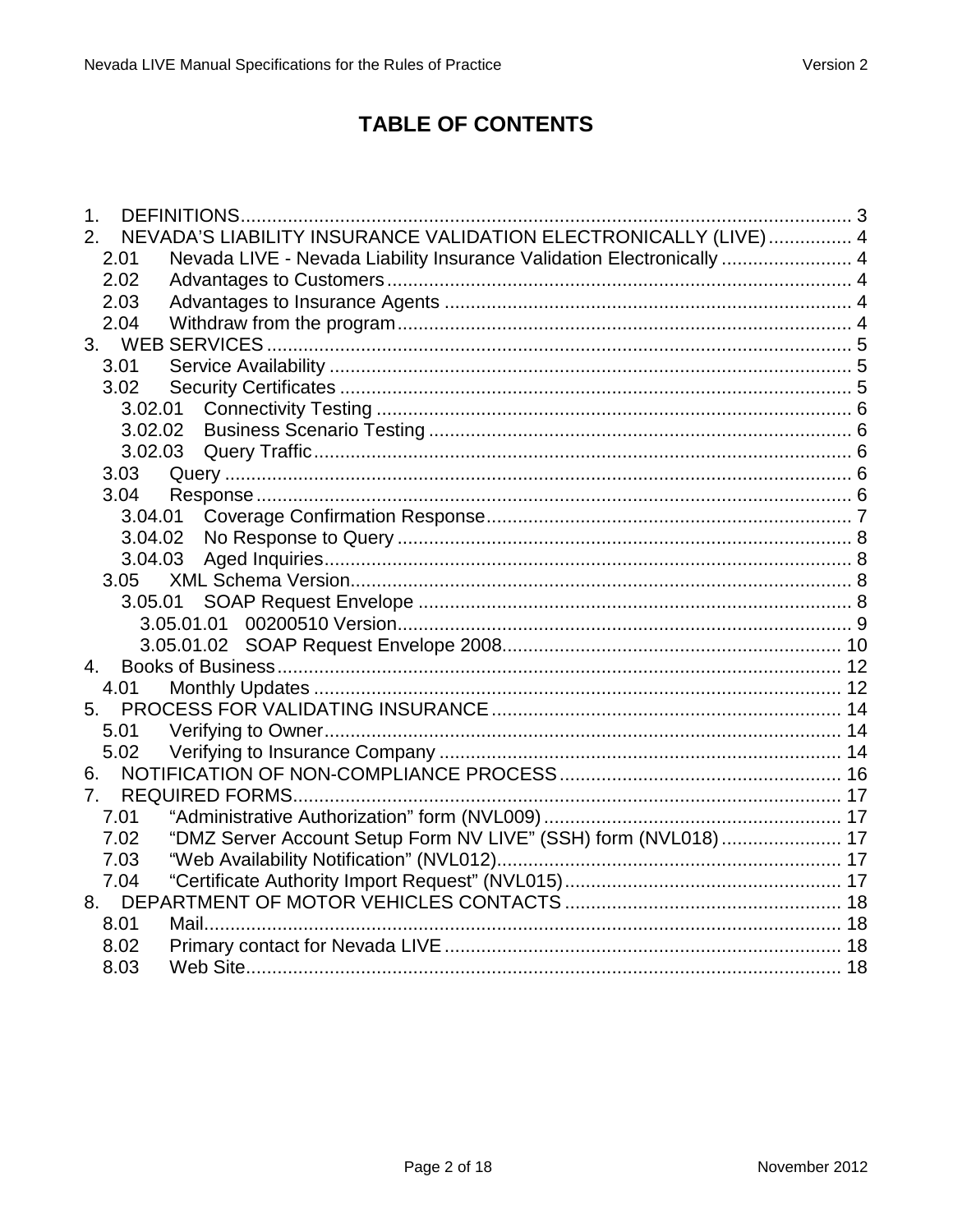# <span id="page-2-0"></span>**1. DEFINITIONS**

**Active** means a policy that is currently in force and not expired or terminated.

**Amended** means a policy was changed by adding or deleting a vehicle, correcting an VIN, changing the name of the insured, or changing the policy number.

**DLN/ID** is the Driver's License Number or Identification Number issued by the Nevada Department of Motor Vehicles.

**Existing Policy** means any active policy already existing in the insurance company's database.

**FEIN** is the Federal Employee Identification Number.

**Fleet** - 10 or more vehicles registered with the Department of Motor Vehicles to the same person or business. (NAC 482.644)

**Issued** means an insurance policy that is effective on a specific business day.

**Insurance Effective Date** is the date the insurance coverage is in effect, or the date the vehicle was added to the policy.

**Insurance Termination Date** is the date liability insurance is expires, terminated, canceled, or considered 'out of force.'

**IICMVA** – Insurance Industry Committee on Motor Vehicle Administration

**Motor Carrier Vehicles** is any person or operator who holds himself out to the public as willing to transport by vehicle from place to place, either upon fixed route or on-call operations, passengers or property, including a common motor carrier of passengers, a common motor carrier of property and a taxicab motor carrier. Included in this definition are commercial vehicles with a GVW of 26,001 pounds or more. Taxicab companies are considered a fleet.

**Non-motor Carrier Vehicles** are passenger vehicles, light trucks, and motor homes with a GVW of 26,000 pounds or less. There are non-commercial vehicles with GVW of 26,001 pounds and more such as toy-haulers, these vehicles must be reported.

**Registered Owner Name** is the name of a natural person, firm, corporation or association whose name appears in the files of the Department of Motor Vehicles as the person to whom the vehicle is registered (NRS 482.102). In most cases, the natural person's name on record is their full legal name as displayed on their Nevada Driver's License or Identification card (NRS 481.0515). The Nevada Department of Motor Vehicles considers the policy owner name and named insured the same as the registered owner name.

**Vehicle Identification Number (VIN)** means the identification number or other distinguishing number or identification number or identification mark of a vehicle or part of a motor vehicle that was placed or stamped on that vehicle or part by the manufacturer pursuant to federal law or regulation, or as assigned by the Department of Motor Vehicles.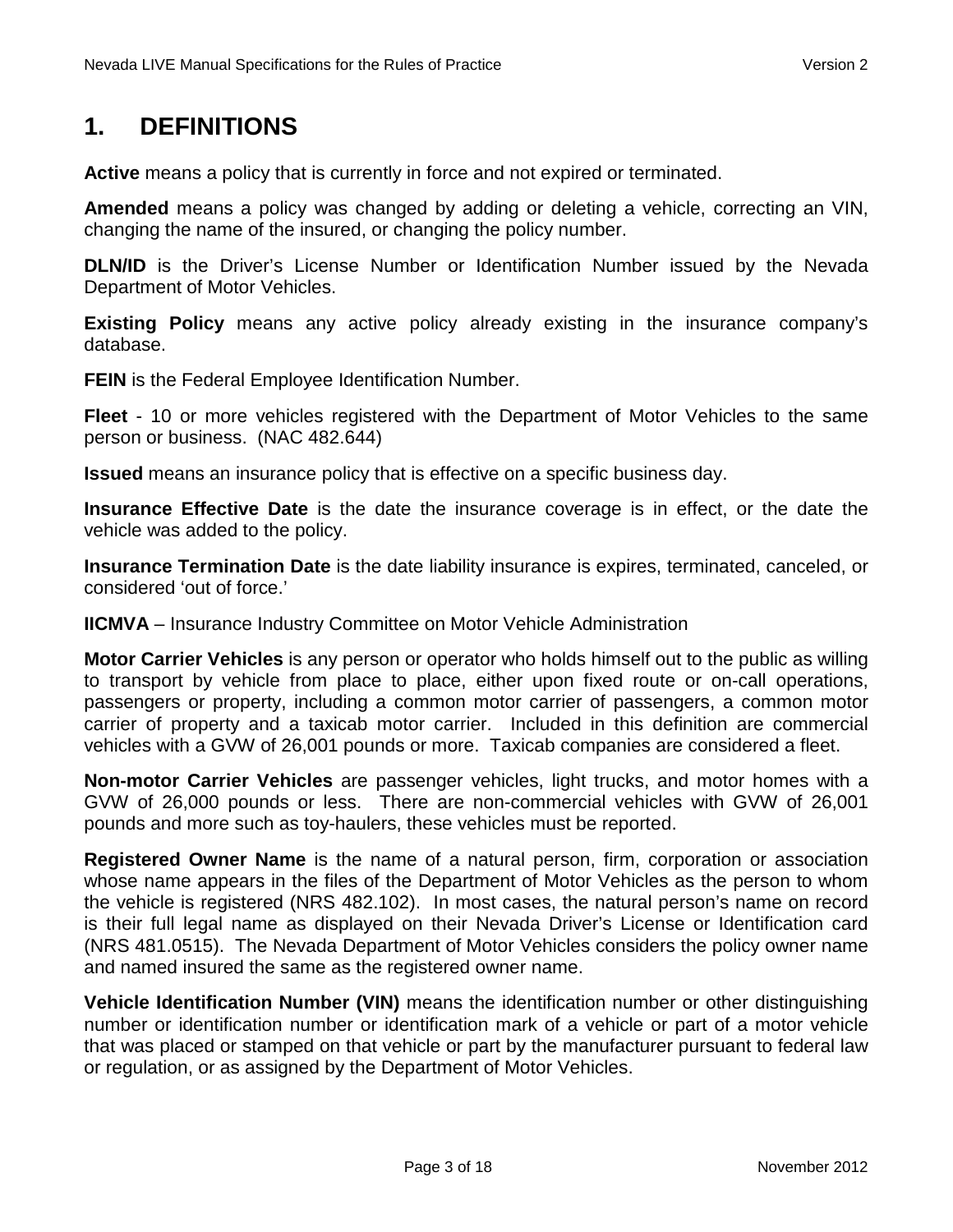# <span id="page-3-0"></span>**2. NEVADA LIVE's OVERVIEW**

For the purpose of validating insurance for vehicles registered in Nevada, the Department uses web services. Programming limits each NAIC to only one URL for connectivity.

Notification of any future changes will be given to all the insurance company administrators and IT contacts on file with Nevada DMV. The notice will consist of changes in this manual and will be sent at least ninety (90) days before the effective date of the program change.

#### <span id="page-3-1"></span>**2.01 Nevada LIVE - Nevada Liability Insurance Validation Electronically**

Nevada LIVE is the Nevada Department of Motor Vehicles' enhanced insurance validation program. This new program follows the web services guidelines outlined in the ["IICMVA Model](http://iicmva.com/iicmva_model_user_guide_v4.pdf)  [User Guide For Implementing Web Services v4 8-25-10"](http://iicmva.com/iicmva_model_user_guide_v4.pdf). The monthly data file requirements are outlined in the [IICMVA Insurance Data Transfer Guide.pdf.](http://www.iicmva.com/Data%20Transfer%20Guide%201.1.pdf) These documents are available on the IICMVA's website<http://www.iicmva.com/>- under Publications.

#### <span id="page-3-2"></span>**2.02 Advantages to Customers**

The Nevada Department of Motor Vehicles provided the Insurance Policy Update web transaction, which the customer can use to view their current insurance status and/or update their insurance information. It is the responsibility of the customer to inform the Department of Motor Vehicles of any changes or updates to their policy.

To view current insurance status the customer must enter the registered vehicle's license plate number and VIN to search for the applicable vehicle registration. The output from this process will be the insurance company's name and a partial policy number. For security reasons the Department of Motor Vehicles will not display the full policy information and no personal information will be displayed. The Department of Motor Vehicles will validate the insurance information entered immediately after the insurance information is submitted.

### <span id="page-3-3"></span>**2.03 Advantages to Insurance Agents**

The Nevada LIVE website for the customer to update their insurance information will be generic enough for insurance agents to assist their customers with their insurance updates. The Department of Motor Vehicles is encouraging insurance agents to partner with the Department of Motor Vehicles by taking an active role in assisting customers by either updating information for them, or by educating the customer about their responsibilities within Nevada LIVE to provide accurate and current liability insurance information.

#### <span id="page-3-4"></span>**2.04 Withdraw from the Program**

An insurance company must withdraw from the Validation Program if they decide to stop selling motor vehicle liability policies in Nevada.

Nevada Administrative Code (NAC) 485.180 requires that an insurance company, within 30 days of making such a decision, notify the Department of Motor Vehicles of that decision.

The Department of Motor Vehicles requires a completed "Insurance Company Application to Withdraw" form NVL011 be submitted to the Department of Motor Vehicles. The Department of Motor Vehicles will review the application and policy information. A confirmation letter will be sent to the insurance company informing them of their removal from the Department of Motor Vehicles' list of authorized insurance companies that can sell motor vehicle liability policies in this state.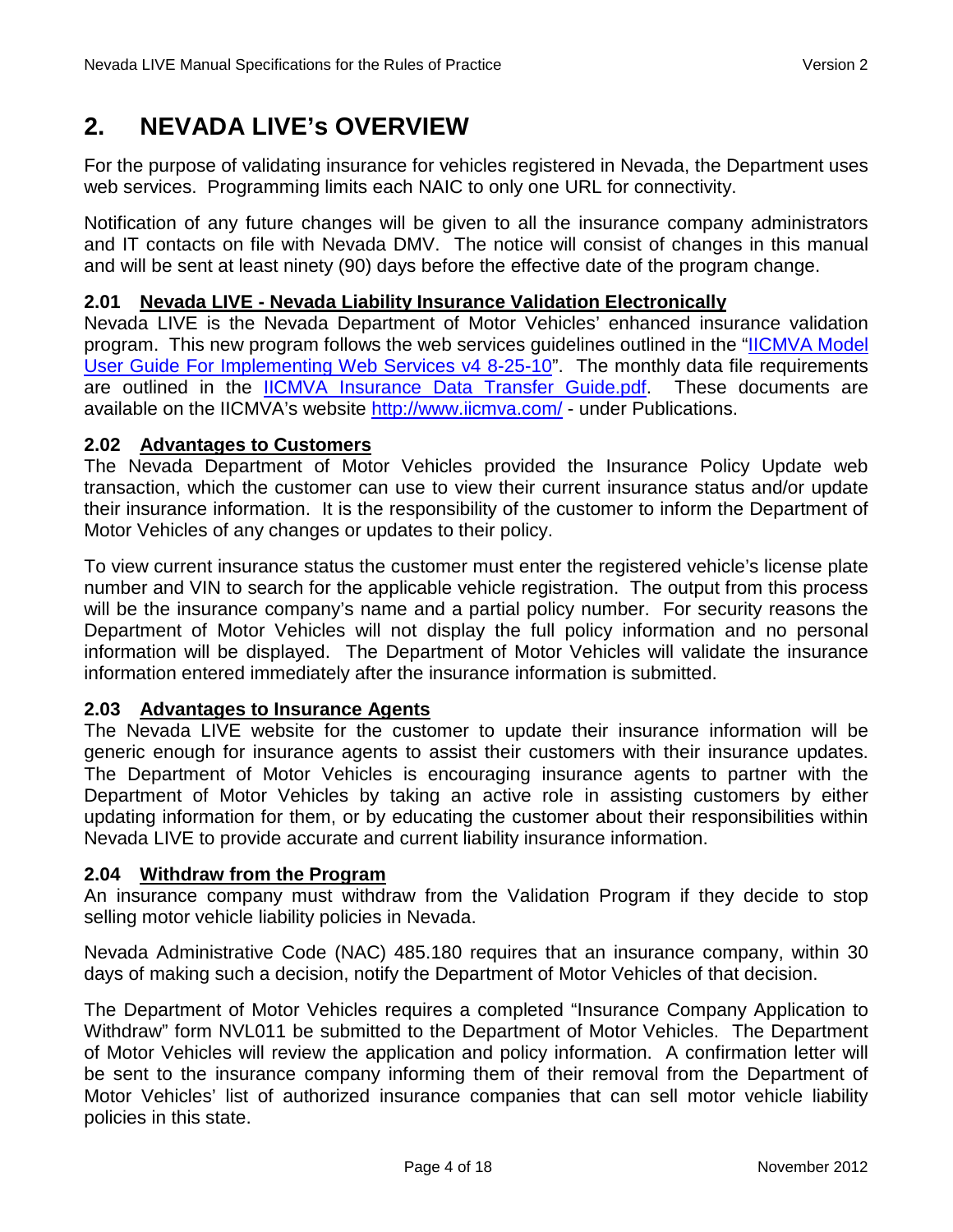# <span id="page-4-0"></span>**3. WEB SERVICES**

With the Nevada LIVE program, coverage confirmation is in real-time. In order for this program to work well for insurance companies, their customers, and the State of Nevada, the Nevada Department of Motor Vehicles requires the following conditions for insurance companies:

- 1. The web service and data should be available at all times and only include Nevada policies written by a company licensed to do business in Nevada.
- 2. For vehicle specific policies match using the VIN and policy number. Name matching is desired but not required.
- 3. For operator policies which do not have a VIN match using the policy number and registered owner's Nevada Driver's License Number provided by Nevada Department of Motor Vehicles. Name matching is desired but not required. Please refer to *Appendix A* for matching hierarchy guidance.
- 4. For non-vehicle specific (fleet) policies that do not have a VIN, match using the policy number and FEIN or DLN provided by the Nevada Department of Motor Vehicles. At least one registered owner must match with an owner on the policy. Please refer to *Appendix B* for matching hierarchy guidance.

Policy numbers could be captured incorrectly when the evidence of insurance card displays other characters following the policy number. Each insurance company *must* extract their policy number in these instances for matching purposes. The policy number sent does not include spaces or special characters such as hyphens.

### <span id="page-4-1"></span>**3.01 Service Availability**

Nevada LIVE is intended to operate 24 hours a day, 7 days per week. Each insurance company shall provide the Department of Motor Vehicles with anticipated system availability, maintenance schedules or scheduled down times, as applicable using the "Web Availability Notification" form NVL012. Insurance carriers will notify the Department of Motor Vehicles two business days in advance of any system unavailability not previously scheduled.

### <span id="page-4-2"></span>**3.02 Security Certificates**

In order to receive an SSL certificate for the test environment and endpoint (test server IP address); complete the "Certificate Authority Import Request" form (NVL015). Submit the completed form to the Nevada LIVE team. The SSL certificate is not required from the insurance company.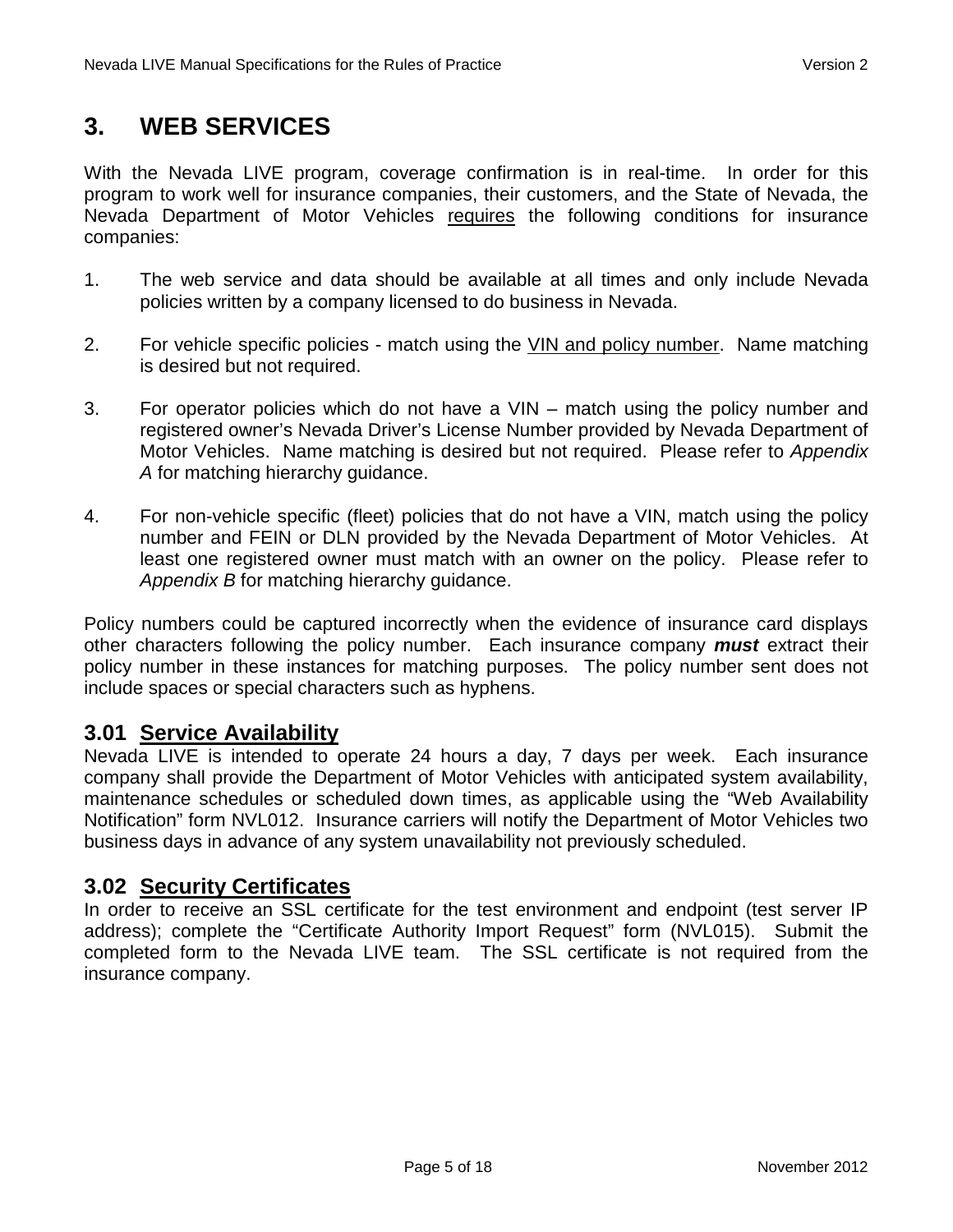#### <span id="page-5-0"></span>**3.02.01 Connectivity Testing**

Nevada Department of Motor Vehicles will contact the IT Contact to begin testing then to move to Production. Nevada Department of Motor Vehicles anticipates a minimum of two weeks to process the security documents before testing may begin.

- 1. Basic Connectivity "PING" Test
- 2. Availability Test (send & receive)
- 3. Security Test
- 4. Production Test

#### <span id="page-5-1"></span>**3.02.02 Business Scenario Testing**

The Business Scenario Testing uses the "Certificate Authority Import Request" form (NVL015). The insurance company supplies 10 confirmed and 10 unconfirmed test records to be used in the testing region and Production region.

#### <span id="page-5-2"></span>**3.02.03 Query Traffic**

The number of queries will depend on the number of insurance policies each insurance company has. Each policy will be randomly queried at least once every 60 days in a batch process. There are events and triggers that could cause a query to occur more frequently. A transaction processed at the Department of Motor Vehicles will cause a query.

### <span id="page-5-3"></span>**3.03 Query**

Following the IICMVA model, the Nevada Department of Motor Vehicles, as the requesting agent, will send an inquiry message using a web service agent to the insurance carrier identified by the customer. We plan to query each vehicle at least once every sixty days. The message will contain the following required data elements:

- o NAIC
- o Coverage Confirmation Date
- o Policy Key/Policy Number
- o VIN

The following additional data elements may be included in the message, if available:

- o Registered Owner's Name
- o Registered Owner's DLN
- o Registered Owner's FEIN

The following Requestor Information will also be included in the message.

- o Organization Name (Default: NVDMV)
- o Reason Code (Default: BIVER)
- <span id="page-5-4"></span>o Tracking Number (26-digit timestamp YYYY-MM-DD-HH:MM:SS:######)

### **3.04 Response**

The insurance carrier hosting the insurance verification web service will respond in real time to the request submitted by the Department of Motor Vehicles. Department of Motor Vehicles requires a maximum response time of one second. We understand the insurance company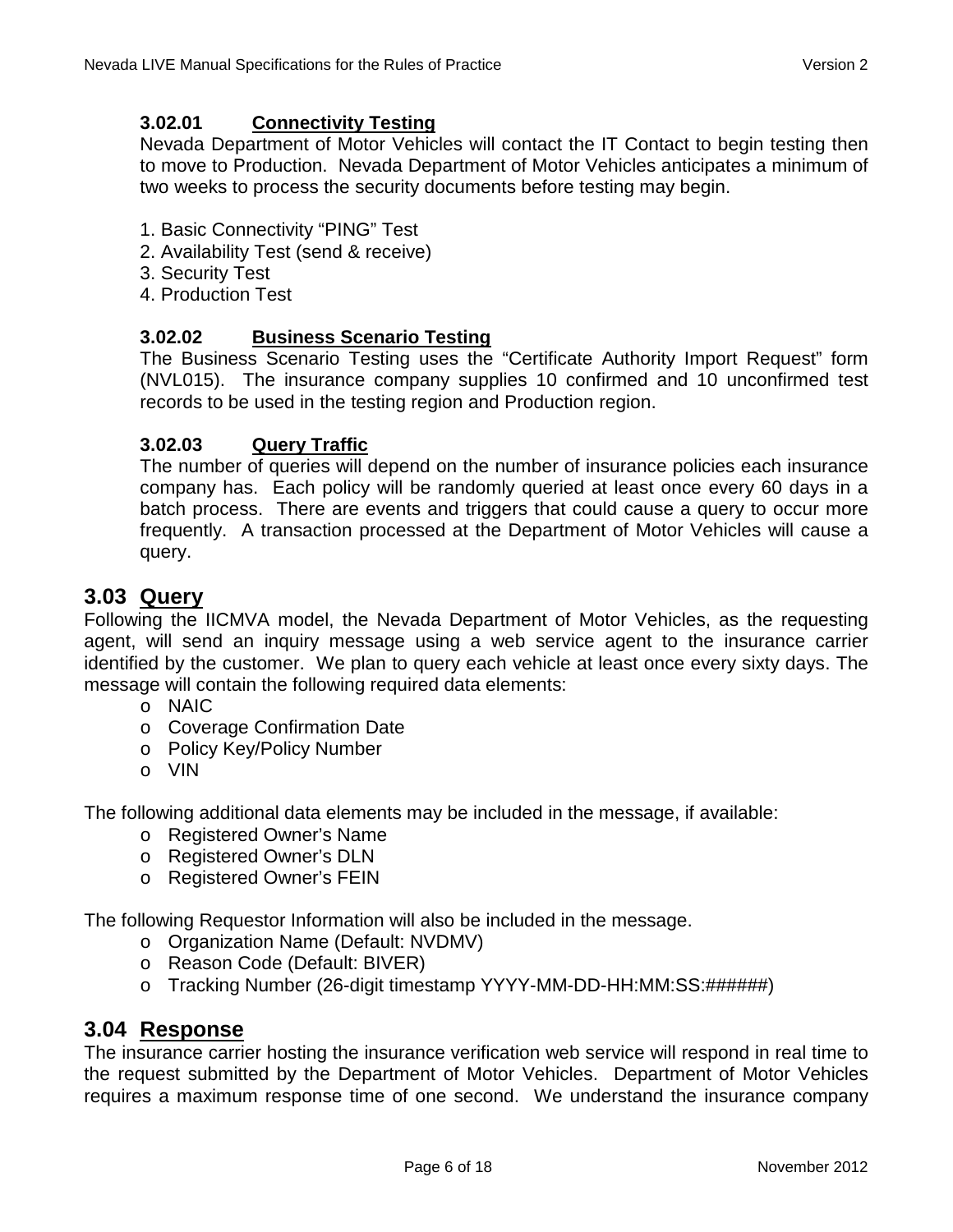will respond as quickly as possible in order to serve your customers. The insurance carrier's response will be:

CONFIRMED – This response confirms a Nevada liability insurance policy is present for the vehicle and date contained in the message, per NRS 485.055, 485.185, and 485.186. Insurer is liable for providing evidence for the minimum liability coverage as described in NRS 485.185.

UNCONFIRMED – This response indicates the insurance company was either unable to confirm coverage for the vehicle and/or date submitted in the message and will supply the reason code.

Lapses and terminations must be stored with the beginning and ending dates of the lapse in the insurance company's database. If an incident is discovered where the query responded with "Confirmed" for a date the policy was out of force, it will be considered a non-compliance issue.

#### **3.04.01 Coverage Confirmation Response -** Unconfirmed response details

<span id="page-6-0"></span>CHM: V31B SCHEMA: 00200510 (Current version)

| <b>Code Description</b> |                                                                                                                                       |  |
|-------------------------|---------------------------------------------------------------------------------------------------------------------------------------|--|
|                         | <b>Incorrect Data Format</b>                                                                                                          |  |
| 10                      | System Found VIN - Unique Key Cannot Be Verified (Used with the Unknown Carrier<br>Query when the VIN is actively insured for Nevada) |  |
| $\overline{11}$         | System Cannot Locate Policy Information - Manual Search In Progress                                                                   |  |
| 12                      | <b>System Unavailable</b>                                                                                                             |  |
| $\overline{2}$          | <b>Missing Unique Key</b>                                                                                                             |  |
| $\overline{3}$          | <b>Missing NAIC Code</b>                                                                                                              |  |
| 4                       | Missing VIN                                                                                                                           |  |
| 5                       | <b>Missing Verification Date</b>                                                                                                      |  |
| 6                       | <b>Unauthorized Requestor</b>                                                                                                         |  |
| 7                       | System Cannot Locate Unique Key Information                                                                                           |  |
| 8                       | System Found Unique Key - No Coverage on Date Requested                                                                               |  |
| 9                       | System Found Unique Key - VIN Cannot Be Verified                                                                                      |  |

CHM: V48B SCHEMA: 00200809 (New version)

| Code              | ,,,,,,,,,,,,,,,,<br><b>Description</b>                                      |
|-------------------|-----------------------------------------------------------------------------|
|                   |                                                                             |
| <b>IDF</b>        | <b>Incorrect Data Format</b>                                                |
| NAIC <sub>1</sub> | <b>NAIC Code Not Submitted</b>                                              |
| NAIC <sub>2</sub> | <b>System Cannot Locate NAIC</b>                                            |
| PKEY1             | <b>Policy Key Not Submitted</b>                                             |
| PKEY <sub>2</sub> | System Cannot Locate Policy Key Information                                 |
| PKEY3             | System Found Policy Key - Coverage on Verification Date Cannot Be Confirmed |
| PKEY4             | System Found Policy Key - VIN Cannot Be Verified                            |
| POL <sub>1</sub>  | System Cannot Locate Policy Information - Manual Search in Progress         |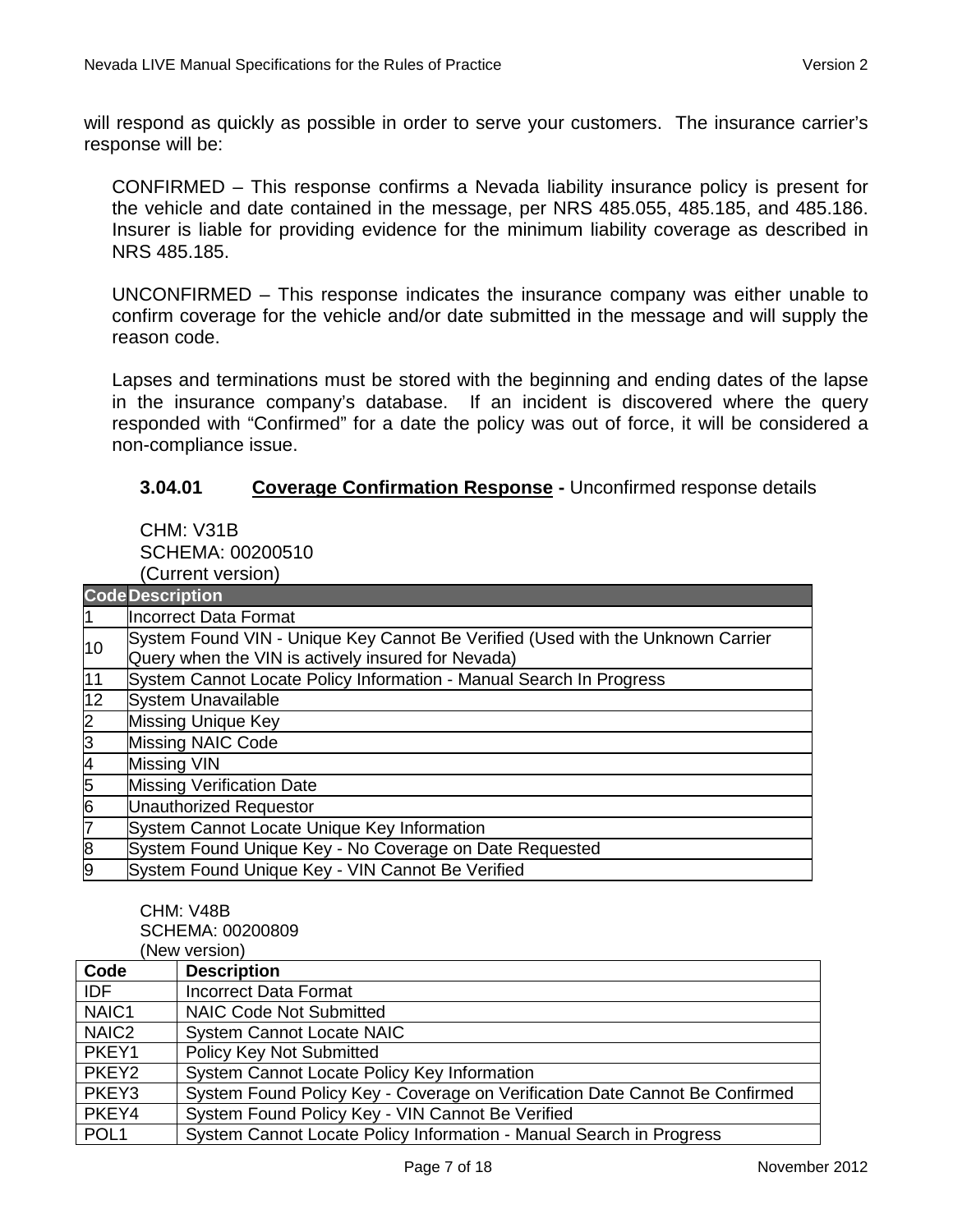| SYSU             | <b>System Unavailable</b>                                               |
|------------------|-------------------------------------------------------------------------|
| <b>UREQ</b>      | <b>Unauthorized Requestor</b>                                           |
| VDT <sub>1</sub> | Coverage on Verification Date Cannot Be Confirmed                       |
| VDT <sub>2</sub> | Verification Date Not Submitted                                         |
| VIN <sub>1</sub> | <b>System Cannot Locate VIN</b>                                         |
| VIN <sub>2</sub> | System Found VIN - Coverage on Verification Date Cannot Be Confirmed    |
| VIN <sub>3</sub> | System Found VIN - Policy Key Cannot Be Verified (Used with the Unknown |
|                  | Carrier Query when the VIN is actively insured for Nevada)              |
| VIN4             | <b>VIN Not Submitted</b>                                                |

The Nevada Department of Motor Vehicles is aware of a possible delay between the agent writing the policy and the policy entering the corporate office's system. The factor of the delay has been taken into consideration in programming the system.

Reason codes for operator and fleet policy queries should be sent. The insurance company must provide those codes to the Department of Motor Vehicles if used.

#### <span id="page-7-0"></span>**3.04.02 No Response to Query**

Failure to respond to a query from Nevada Department of Motor Vehicles is treated as an UNCONFIRMED response. This will cause the customer to fall into the system and receive a postcard requesting insurance information. During the automated process, after five (5) consecutive queries are not responded to, Nevada Department of Motor Vehicles will assume the web services is down and will not send further queries. These cases will be considered non-compliant because Nevada Department of Motor Vehicles was not notified of the down time.

#### <span id="page-7-1"></span>**3.04.03 Aged Inquiries**

The Nevada Department of Motor Vehicles may make inquiries containing coverage confirmation dates up to thirteen (13) months or 380 days prior to the current date. Insurance companies should have historical insurance data available to respond to these requests accurately.

<span id="page-7-2"></span>When the historical data is not on the web services server, the Department of Motor Vehicles recommends the record be added within seven days.

#### **3.05 XML Schema Version**

Insurance companies with web services are required to comply with XML schema versions **00200510** or **00200809**. This link is to the XML schemas website: [http://schemas.x12.org/index.php?option=com\\_content&task=view&id=8&Itemid=44.](http://schemas.x12.org/index.php?option=com_content&task=view&id=8&Itemid=44)

The Department of Motor Vehicles use SOAP over HTTPS as our communication method. This passes and returns an XML string. Nevada Department of Motor Vehicles does not use message level security; please see the Security Certificates in section 3.02.

#### <span id="page-7-3"></span>**3.05.01 SOAP Request Envelope**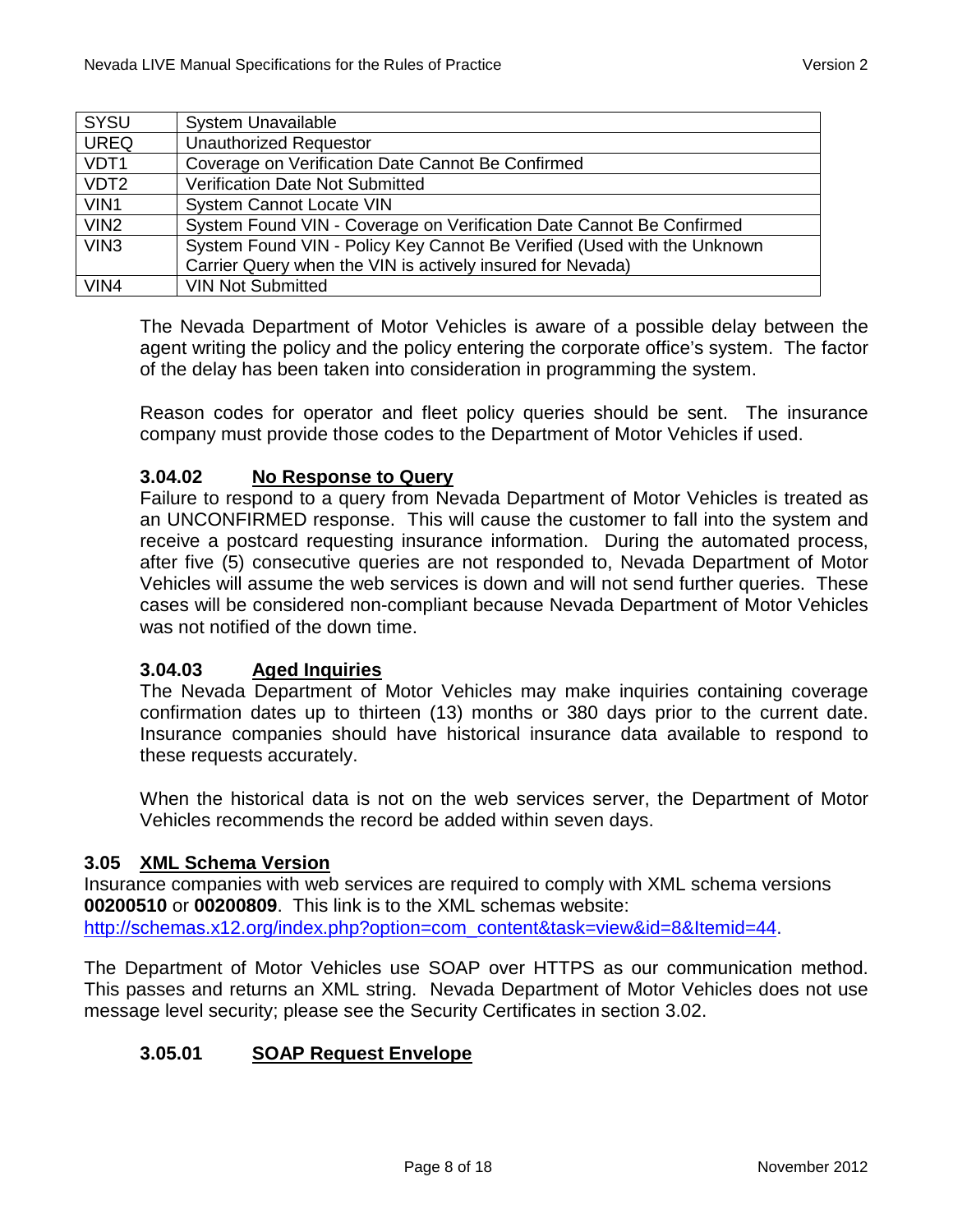#### <span id="page-8-0"></span>*3.05.01.01 00200510 Version*

```
<?xml version="1.0" encoding="UTF-8" ?>
<soap:Envelope xmlns:xsi="http://www.w3.org/2001/XMLSchema-instance" 
              xmlns:soapenc="http://schemas.xmlsoap.org/soap/encoding/" 
              xmlns:xsd="http://www.w3.org/2001/XMLSchema" 
soap:encodingStyle="http://schemas.xmlsoap.org/soap/encoding/" 
              xmlns:soap="http://schemas.xmlsoap.org/soap/envelope/">
     <soap:Body>
            <CoverageRequest xmlns="http://www.iicmva.com/CoverageVerification/">
                 <RequestorInformation>
                       <Organization>
                             <Name>
 NVDMV
                             </Name>
                       </Organization>
                       <ReasonDetails>
                             <ReasonCode>
BIVER
                             </ReasonCode>
                             <TrackingNumber>
                                  NVDMV-datetimestamp
                                       (yyyy-mm-dd-hh.mm.ss.######) 
                                  NVDMV-2009-08-15-14:39:45:896920
                             </TrackingNumber>
                       </ReasonDetails>
                 </RequestorInformation>
                 <Detail>
                       <PolicyInformation>
                             <OrganizationDetails>
 <NAIC>
 XXXXX
\langle \Delta \rangle / \Delta / \Delta / \Delta / \Delta / \Delta / \Delta / \Delta / \Delta / \Delta / \Delta / \Delta / \Delta / \Delta / \Delta / \Delta / \Delta / \Delta / \Delta / \Delta / \Delta / \Delta / \Delta / \Delta / \Delta / \Delta / \Delta / \Delta / \Delta / \Delta / \Delta / 
                             </OrganizationDetails>
                             <PolicyDetails>
                                  <VerificationDate>
                                        2008-04-01
                                  </VerificationDate>
                                  <UniqueKey>
                                        XXXXXXXX
                                  </UniqueKey>
                                  <PolicyState>
 NV
                                  </PolicyState>
                             </PolicyDetails>
                       </PolicyInformation>
                       <VehicleInformation>
                             <VehicleDetails>
<VIN>
                                        XXXXXXXXXXXXXXXXX
                                  </VIN>
 <Make>
 UNKNOWN
 </Make>
                                  <Model>
 UNKNOWN
                                  </Model>
 <Year>
```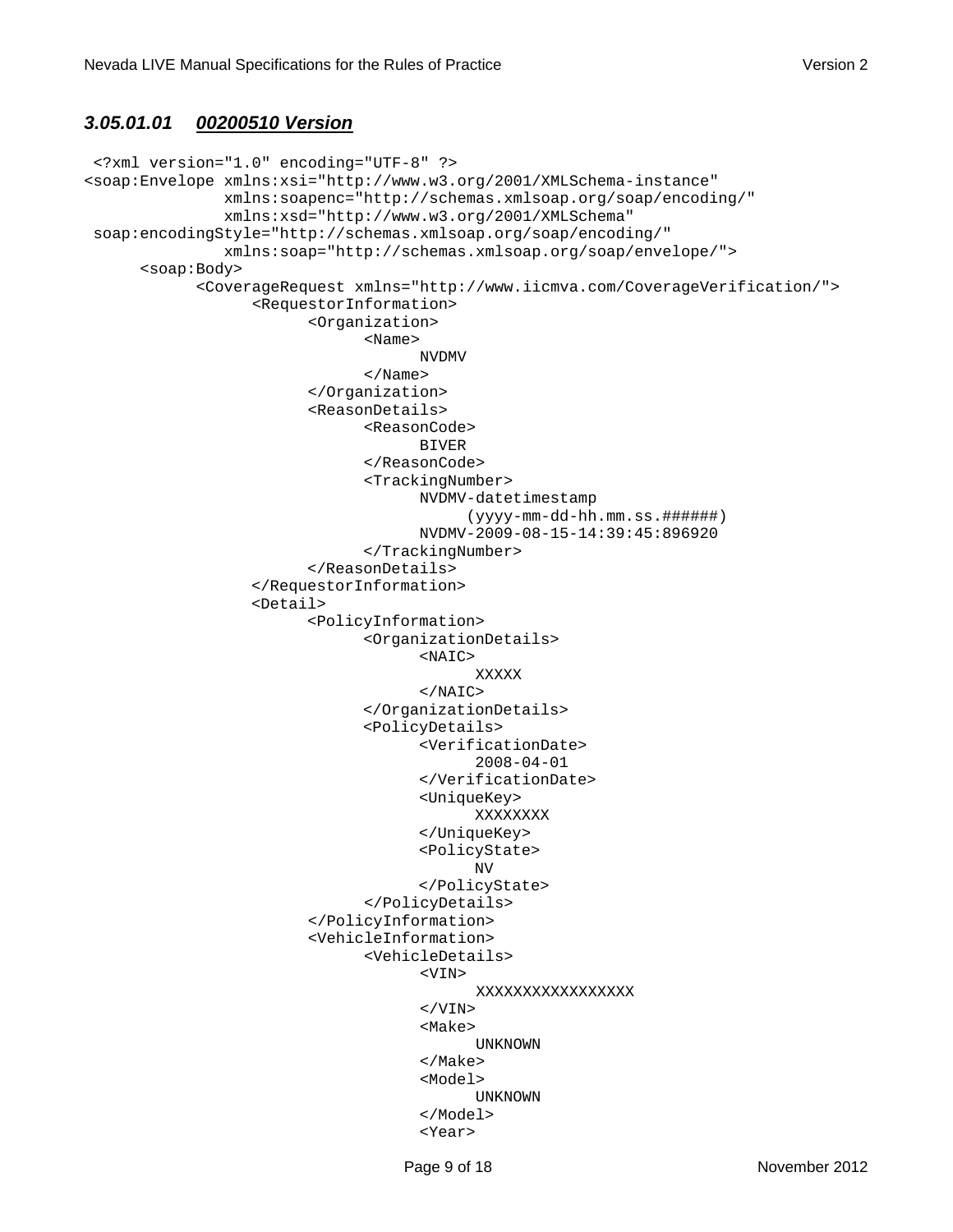```
 0000
 </Year>
                    </VehicleDetails>
                </VehicleInformation>
            </Detail>
        </CoverageRequest>
   </soap:Body>
</soap:Envelope>
```
### <span id="page-9-0"></span>*3.05.01.02 00200809 Version*

```
<?xml version="1.0" encoding="UTF-8" ?>
<soap:Envelope xmlns:xsi="http://www.w3.org/2001/XMLSchema-instance" 
              xmlns:soapenc="http://schemas.xmlsoap.org/soap/encoding/" 
              xmlns:xsd="http://www.w3.org/2001/XMLSchema" 
soap:encodingStyle="http://schemas.xmlsoap.org/soap/encoding/" 
              xmlns:soap="http://schemas.xmlsoap.org/soap/envelope/">
     <soap:Body>
            <CoverageRequest xmlns="http://www.iicmva.com/CoverageVerification/"
PublicationVersion="00010000" PublicationDate="2009-10-01"> 
                 <RequestorInformation>
                       <Organization>
                            <Name>
 NVDMV
                            </Name>
                       </Organization>
                       <ReasonDetails>
                            <ReasonCode>
BIVER BIVER
                            </ReasonCode>
                            <TrackingNumber>
                                 NVDMV-datetimestamp
                                      (yyyy-mm-dd-hh.mm.ss.######) 
                                 NVDMV-2009-08-15-14:39:45:896920
                            </TrackingNumber>
                       </ReasonDetails>
                 </RequestorInformation>
                 <Detail>
                       <PolicyInformation>
                            <OrganizationDetails>
 <NAIC>
 XXXXX
                                  </NAIC>
                            </OrganizationDetails>
                            <PolicyDetails>
                                  <VerificationDate>
                                       2008-04-01T09:03:47:00Z
                                  </VerificationDate>
                                  <PolicyKey>
                                       XXXXXXXX
                                  </PolicyKey>
                                  <PolicyState>
 NV
                                  </PolicyState>
                            </PolicyDetails>
                       </PolicyInformation>
                       <VehicleInformation>
                            <VehicleDetails>
```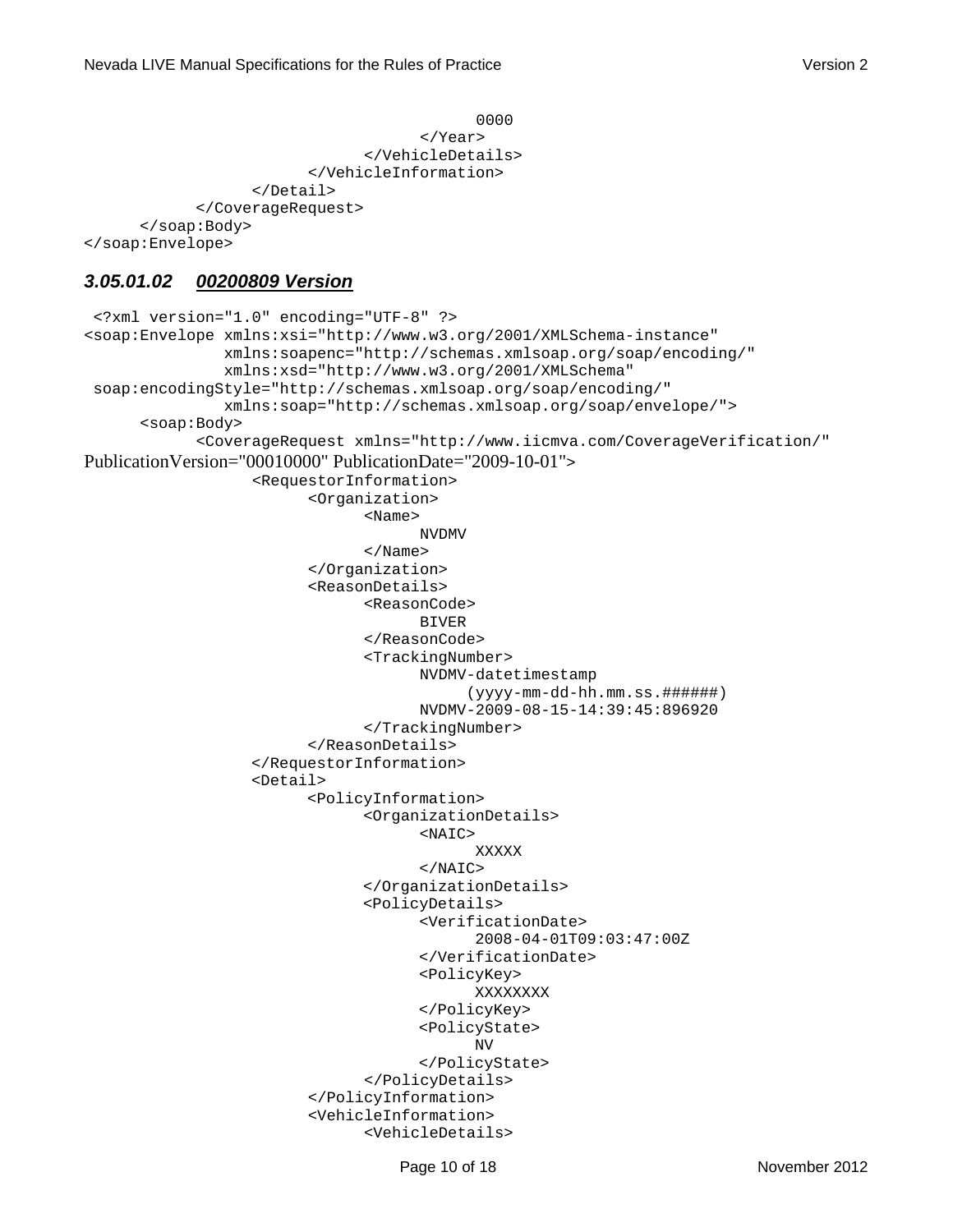```
<VIN>
                                  XXXXXXXXXXXXXXXXX
                            \langle/VIN> <Make>
                                  UNKNOWN
                             </Make>
                             <Model>
                                  UNKNOWN
                             </Model>
 <Year>
 0000
                             </Year>
                        </VehicleDetails>
                    </VehicleInformation>
               </Detail>
               <PublicationVersion>
                   XXXXXXXX
              </PublicationVersion>
              <PublicationDate>
                   2008-04-01T09:03:47:00Z
              </PublicationDate>
          </CoverageRequest>
    </soap:Body>
</soap:Envelope>
```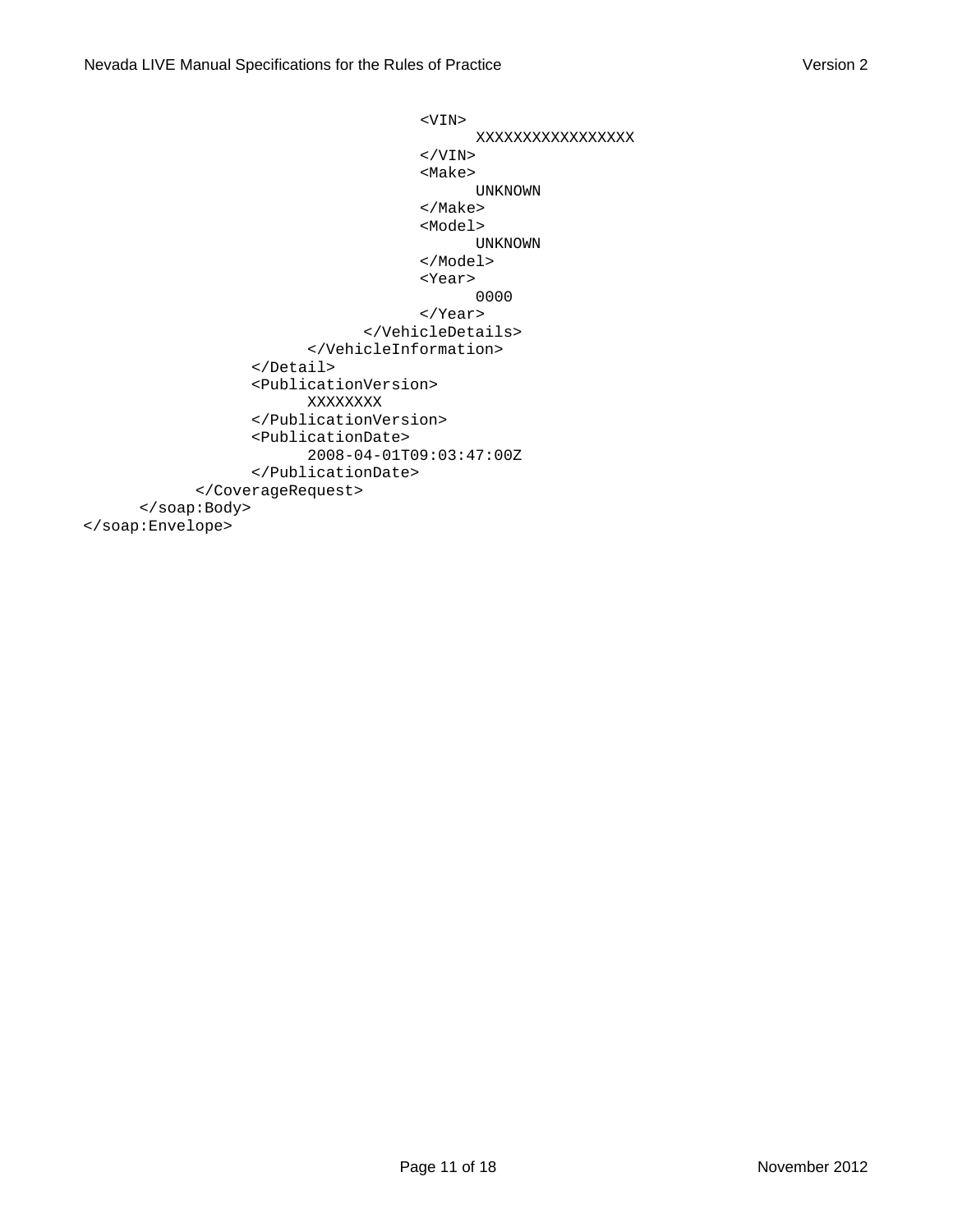# <span id="page-11-0"></span>**4. BOOKS OF BUSINESS**

Nevada Department of Motor Vehicles requires insurance companies to submit data for all of their ACTIVE liability insurance records via secured FTP (File Transfer Protocol) written for Nevada. The SFTP data file requirements outlined in the [IICMVA Insurance Data Transfer](http://www.iicmva.com/Data%20Transfer%20Guide%201.1.pdf)  [Guide.pdf.](http://www.iicmva.com/Data%20Transfer%20Guide%201.1.pdf) The Nevada Department of Motor Vehicles will schedule the submission of these files with each insurance company. *Beginning January 2013 and mandated in March 2013, Nevada DMV requires a monthly file of your company's active Nevada insurance policies.*

### **4.01 Establishing SFTP Account**

The "DMZ Server Account Setup" form (NVL018) requests the information needed from the insurance company to set up the connection for the Nevada Department of Motor Vehicles Secure FTP process. When companies have multiple NAICs they can share the same Secured FTP account and be included in the same file.

- 4.01.01 Each insurance company will be assigned a folder.
- 4.01.02 There will be an "IN" sub-folder for insurance companies to drop files. N12345\IN (to drop files)
- 4.01.03 There will be an "OUT" sub-folder for Insurance companies to pick up files. N12345\OUT (to pick up files)

#### **4.02 Initial Load**

Nevada Department of Motor Vehicles will work with the insurance company regarding the submission of the initial Book of Business (BoB).

#### <span id="page-11-1"></span>**4.03 Monthly Data File**

Nevada is joining the ranks of all the other states' that validate insurance coverage by web services to additionally require a monthly load of all currently ACTIVE liability insurance records. This data file is required between the first and seventh of each month. The purpose for this change is to stop sending postcards to those who have simply made a change to their insurance and do not have lapses in coverage.

- 4.03.01 Not later than the seventh day of each month, an insurer shall submit to the Department, in the manner prescribed in the monthly data file requirements outlined in the [IICMVA Insurance Data Transfer Guide.pdf,](http://www.iicmva.com/Data%20Transfer%20Guide%201.1.pdf) a record for each motor vehicle liability policy covering a motor vehicle that is required to be registered in this State pursuant to NRS 482.205, this would include all ACTIVE liability insurance records.
- 4.03.02 If the data file that was submitted by the insurer does not match the published specifications, the data file will be deleted and an electronic mail message will be sent to the submitter. The insurer shall resubmit the data file using the correct specification within five (5) business days after the notification of the deletion.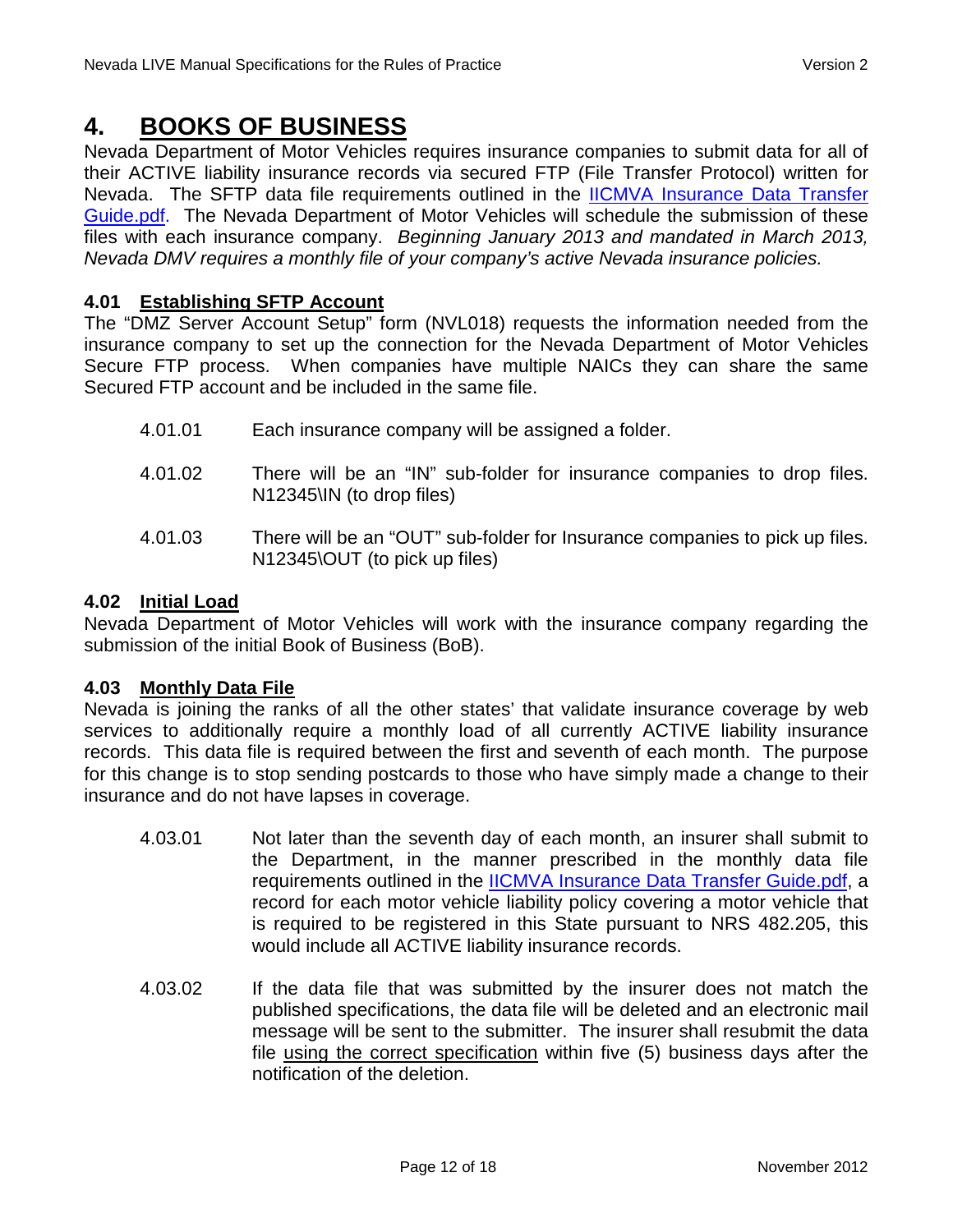- 4.03.03 Only one file can be submitted per month. When multiple files are submitted, the newest file will override the older file(s). If the number of records are extreme and does not appear to be of a reasonable number, the file will be deleted and not processed. As an example; this could happen if your company sends all of your active records and not just the active records for Nevada.
- 4.03.04 When a policy in the DMV database is not included in the monthly file, the DMV will assume the policy is terminated. With all unconfirmed policies, the DMV will query the database associated to the last known policy to determine the last confirmed date.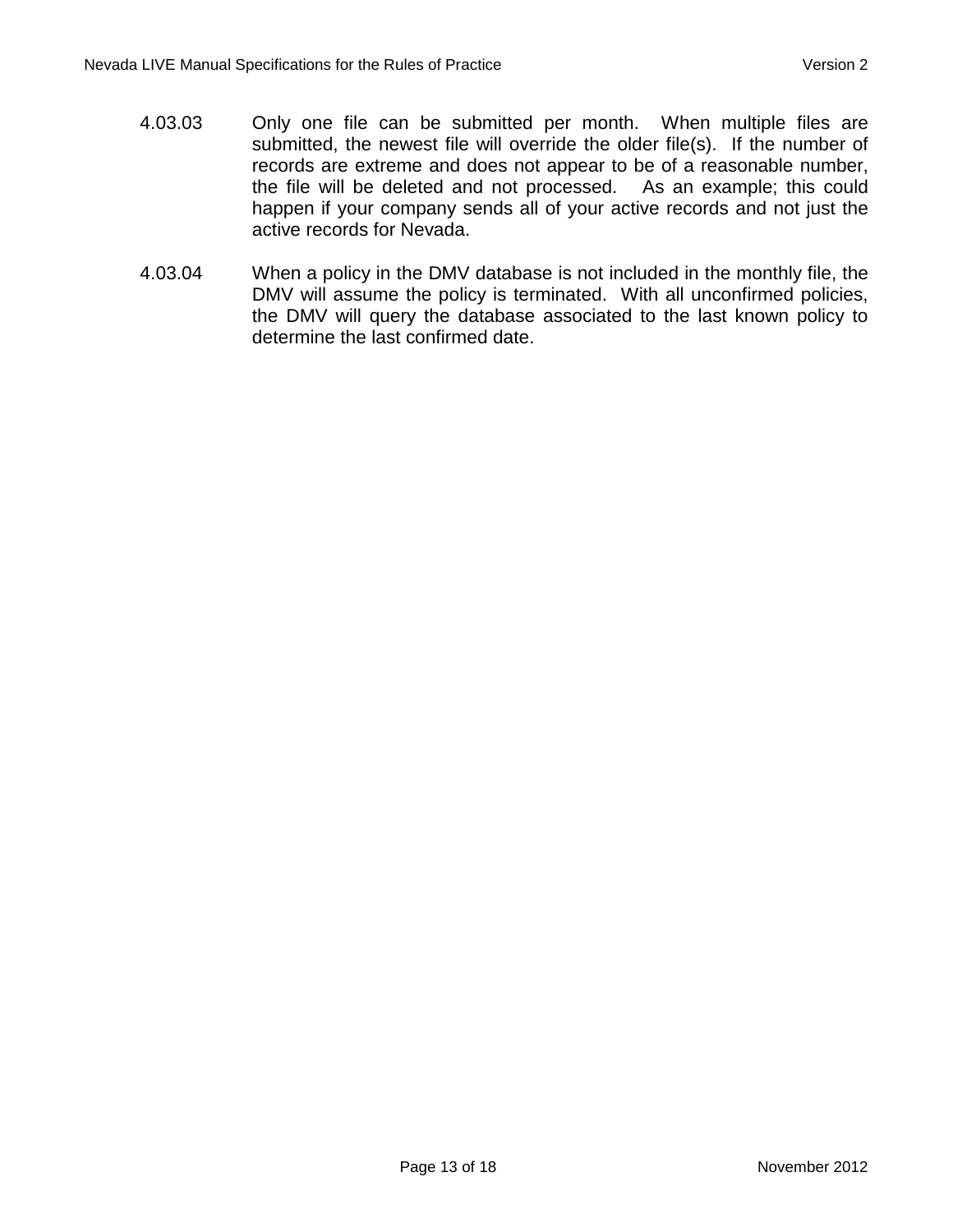# <span id="page-13-0"></span>**5. PROCESS FOR VALIDATING INSURANCE**

The registered owner is responsible for providing the Department of Motor Vehicles with the insurance company's NAIC, the policy number and the policy effective and termination dates. The agent may also provide this information on the customer's behalf.

When a registered owner claims insurance coverage, but the Department of Motor Vehicles has an unconfirmed response, the following will occur. See section 3.04 Response for more information.

#### **5.01 Verifying to Owner:**

<span id="page-13-1"></span>A written notice (postcard) will be mailed to the registered owner(s) of the vehicle notifying them insurance coverage could not be confirmed. The registered owner must respond to the notice and provide the Department of Motor Vehicles with current insurance information, or admit to having no insurance. The written notice provides instruction to respond and provide insurance information.

- o If a response is not received from the registered owner(s) within 15 days, a certified letter will be sent informing the registered owner(s) their vehicle registration will be suspended in 10 days. The certified letter will instruct the owner to contact their insurance company.
- $\circ$  If a response is received from the registered owner, the information on the notice will be reviewed by a Department of Motor Vehicles technician. The Department of Motor Vehicles will attempt to validate coverage with the new information.
	- If the response from the customer is "Admits No Insurance", the registration will suspend immediately and a certified letter will be sent to the customer advising them how to reinstate their registration.

#### **5.02 Verifying to Insurance Company**

<span id="page-13-2"></span> The insurance information provided by the customer will be entered into the Department of Motor Vehicles Application by a Department of Motor Vehicles technician and electronically validated. If the insurance coverage is unconfirmed, the response will be forwarded to the insurance company.

- When the insurance company receives the response from the Department of Motor Vehicles, the insurance company must ensure the information is correct in their system. The Department of Motor Vehicles will query the record ten days from Department of Motor Vehicles' receipt of the notice to verify insurance coverage.
	- o If confirmed, the incident is resolved.
	- o If unconfirmed, a certified letter will be sent informing the registered owner(s) their vehicle registration will be suspended in ten days.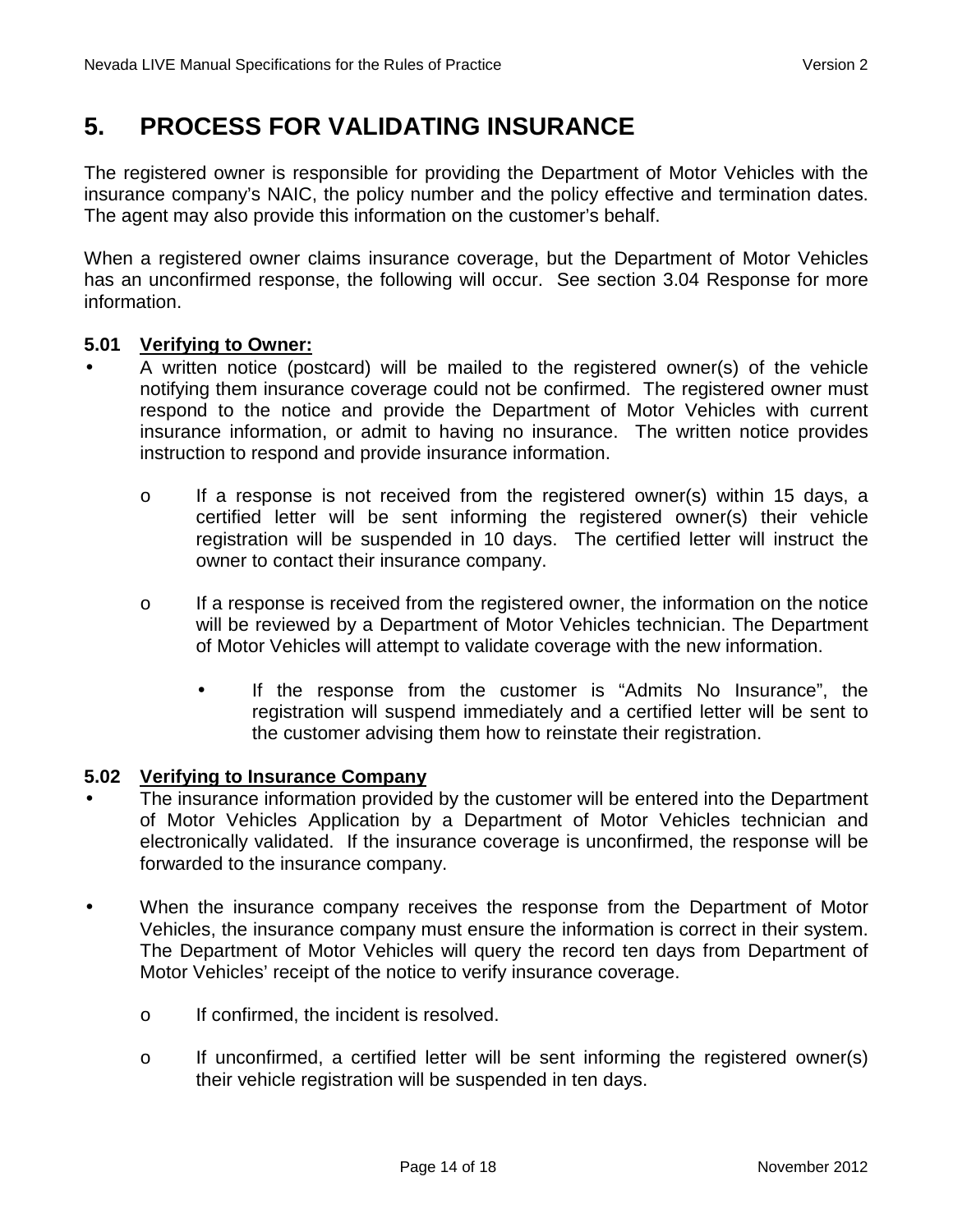ä,

- If the Department of Motor Vehicles can validate the insurance coverage within the 10 day period after the certified letter is sent, the customer will receive a notice stating their registration will not be suspended.
- Confirmed customer responses will not be sent to the insurance company for validation.  $\mathbf{r}$

To meet the vehicle registration reinstatement requirements, the registered owner(s) must submit proof of insurance and pay reinstatement fees. The registered owner(s) may also be asked to supply other documents.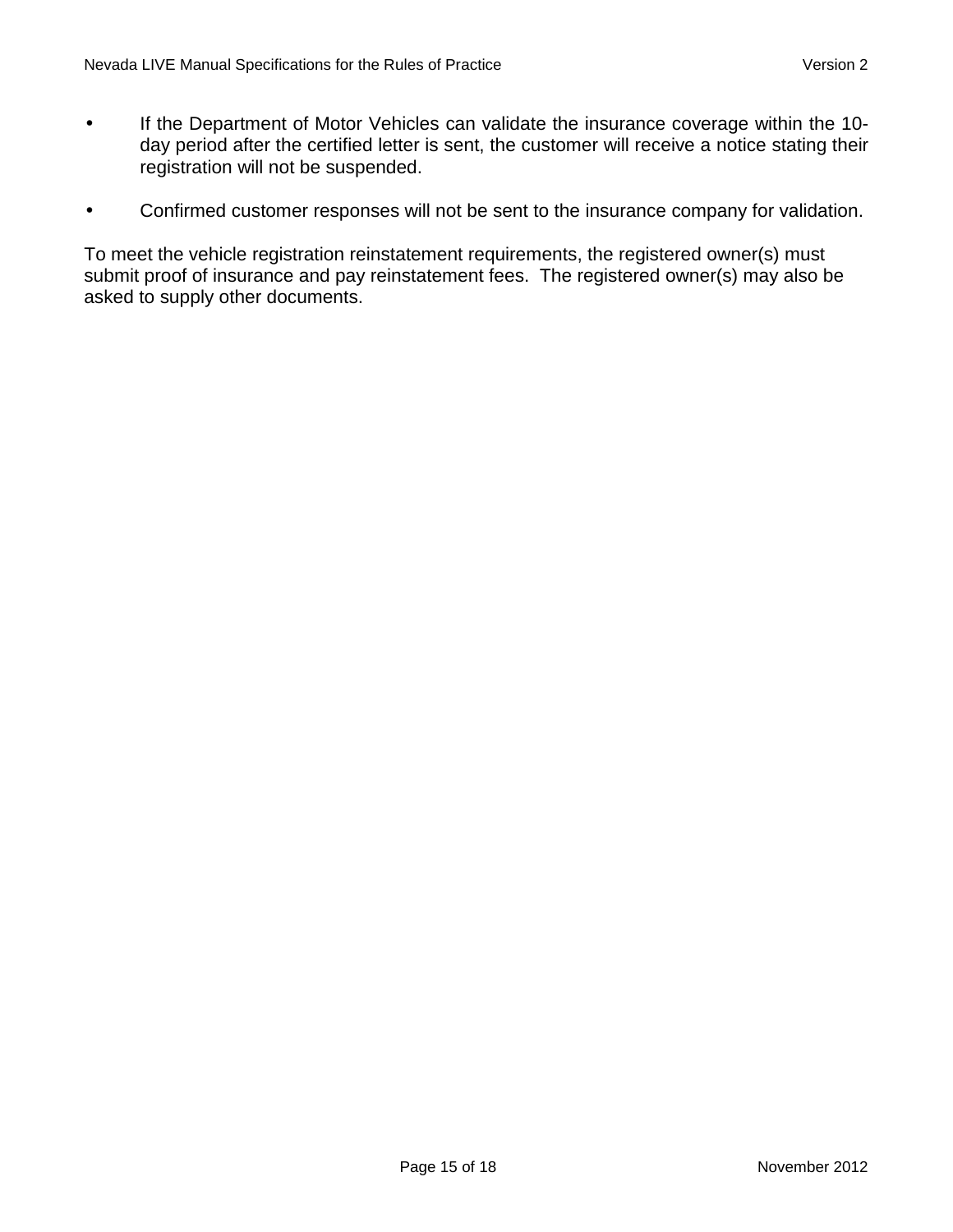# <span id="page-15-0"></span>**6. NOTIFICATION OF NON-COMPLIANCE PROCESS**

The following items are considered Non-Compliance:

- 6.01 Pursuant to NAC 485.175; if on two or more occasions within a 12-month period.
	- 6.01.01 An insurer fails to notify the Department of system unavailability, or
	- 6.01.02 Is unavailable for a cumulative period of 24 hours or more per month, which results in the inability to respond to a query.
- 6.02 Fails to submit the monthly data file.
- 6.03 Fails to maintain records.
- 6.04 Confirms a policy that was not written for Nevada.
- 6.05 Confirms a policy that does not meet requirements for NRS 485.185 or 485.186.
- 6.06 Fails to maintain lapse and expiration dates.
- 6.07 Found to have violated provisions of NRS and/or NAC chapters 482 or 485.

#### **Important Notice**: **For any of the above non-compliance issues, the Department of Motor Vehicles will send a "Not in Compliance Notice".**

This notice indicates non-compliance with the requirements of the Validation Program and notifies companies they will not receive driver and vehicle information from the Department of Motor Vehicles until such time the company is back in compliance with the Department of Motor Vehicles.

The Department of Motor Vehicles shall notify the Commissioner of Insurance when an insurer has not met the reporting requirements, is out of compliance, or provides false, incomplete or misleading information to the Department of Motor Vehicles.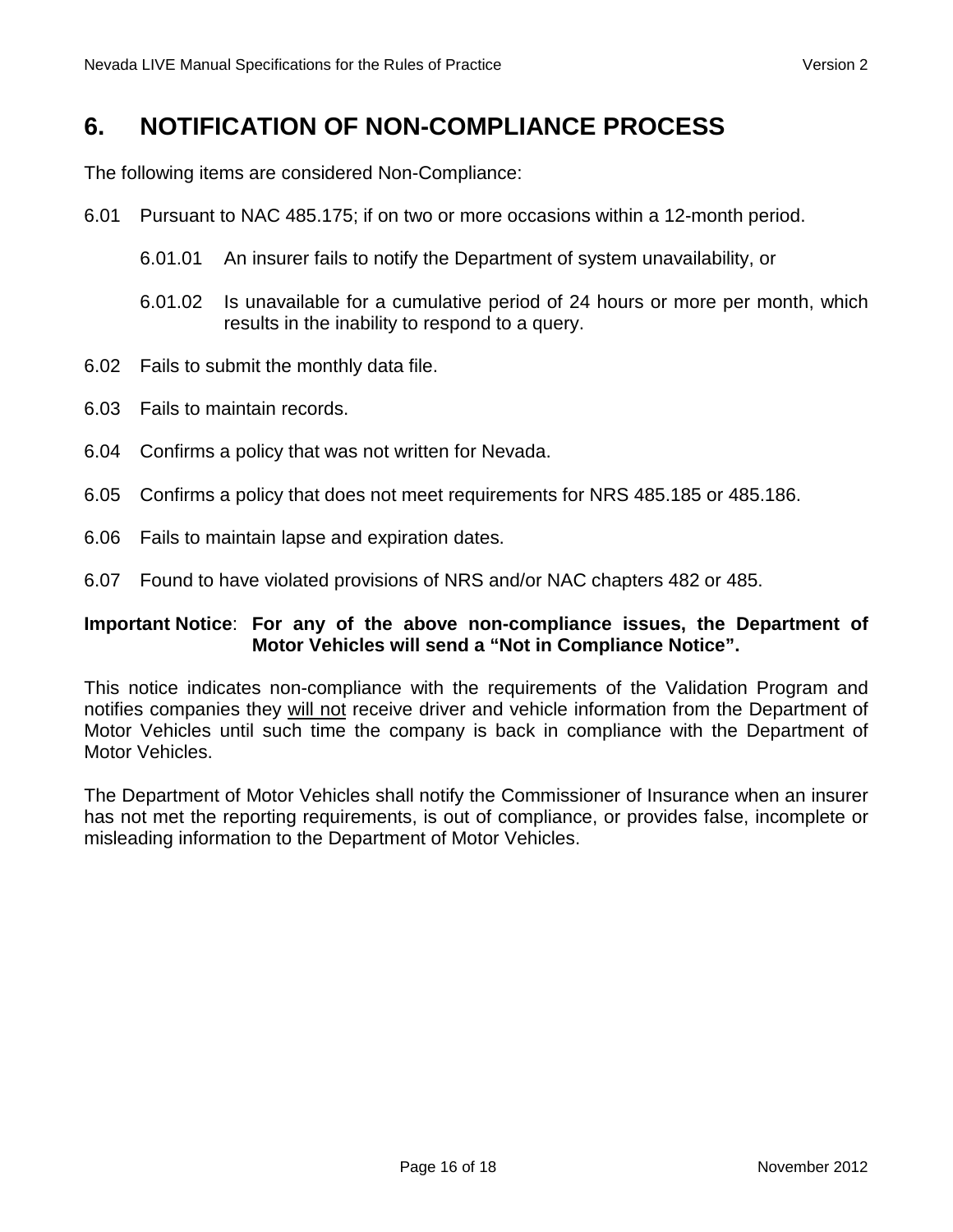# **7. REQUIRED FORMS**

#### **7.01 "Administrative Authorization" form (NVL009)**

- <span id="page-16-1"></span><span id="page-16-0"></span>This form is used by the Department of Motor Vehicles to obtain insurance company information.
- This form must be completed and returned to the Department of Motor Vehicles within 30 days of licensing in Nevada or whenever a change occurs in company staff, address or phone numbers.
- The policy format for your company's policies will be used to guide users to enter the correct policy numbers. This will help prevent incorrect policy numbers being sent to your system. There is a 25 character limit. Indicate each position with an "**A**" for alpha, "**N**" for a number, or "**B**" for both. Spaces and special characters are not used.
- When appointing a new administrator or changing the administrator, the form ä, must be accompanied by a letter from the President or CEO of the company authorizing the new administrator.
- Department of Motor Vehicles will contact the IT Contact listed on the "Administrative Authorization" form to begin the process for connecting and testing or any other technical issue that may arise.
- The completed form may be scanned and sent via electronic mail or faxed.

#### **7.02 "DMZ Server Account Setup Form NV LIVE" (SSH) form (NVL018)**

<span id="page-16-2"></span>This form provides the Nevada Department of Motor Vehicles with required information needed to set up the Secure FTP user login. The form also provides the insurance companies with instructions for file naming conventions.

#### **7.03 "Web Availability Notification" (NVL012)**

- <span id="page-16-3"></span>This form will allow Nevada Department of Motor Vehicles to customize your company's web availability. During the time your web server is unavailable, Nevada Department of Motor Vehicles will not send queries. There are three categories of down times;
	- o Routine Maintenance Notification normal maintenance.
	- o Special Maintenance Notification must be submitted via fax or email to Nevada LIVE at least two business days **before** the planned maintenance.
	- o Service Temporarily Unavailable If your system is temporarily unavailable, please e-mail or fax this form **immediately.** Please let us know via an email message as soon as your system becomes available.

#### **7.04 "Certificate Authority Import Request" (NVL015)**

<span id="page-16-4"></span>This form must be completed before DMV certificates can be received from the Secure FTP site. The location of the Department of Motor Vehicles certificate is on this form. The information needed for testing includes the Test and Production URL of the insurance company web service.